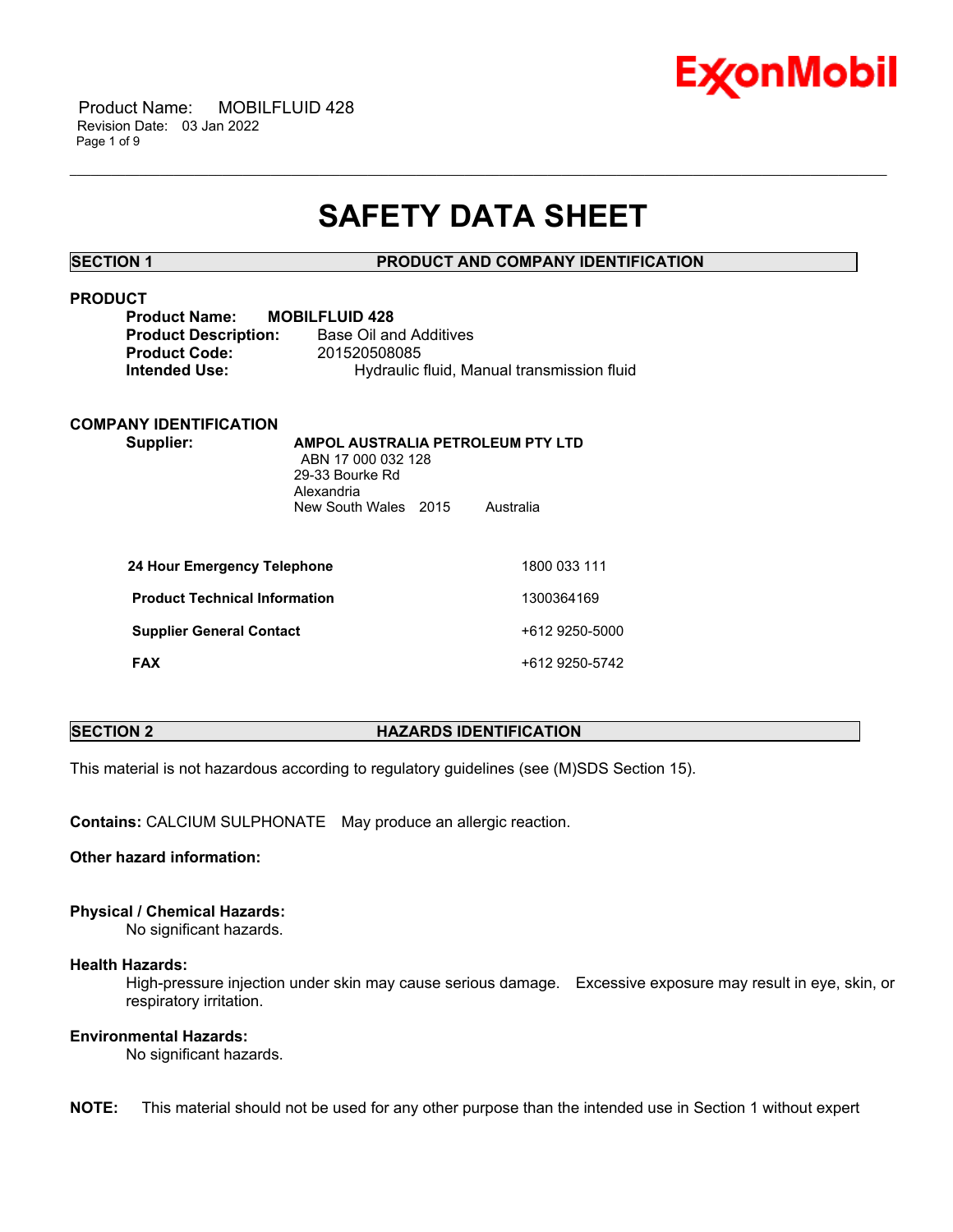

 Product Name: MOBILFLUID 428 Revision Date: 03 Jan 2022 Page 2 of 9

advice. Health studies have shown that chemical exposure may cause potential human health risks which may vary from person to person.

\_\_\_\_\_\_\_\_\_\_\_\_\_\_\_\_\_\_\_\_\_\_\_\_\_\_\_\_\_\_\_\_\_\_\_\_\_\_\_\_\_\_\_\_\_\_\_\_\_\_\_\_\_\_\_\_\_\_\_\_\_\_\_\_\_\_\_\_\_\_\_\_\_\_\_\_\_\_\_\_\_\_\_\_\_\_\_\_\_\_\_\_\_\_\_\_\_\_\_\_\_\_\_\_\_\_\_\_\_\_\_\_\_\_\_\_\_\_

# **SECTION 3 COMPOSITION / INFORMATION ON INGREDIENTS**

This material is defined as a mixture.

#### **Hazardous Substance(s) or Complex Substance(s) required for disclosure**

| <b>Name</b>                               | CAS#        | Concentration* | <b>GHS Hazard Codes</b> |
|-------------------------------------------|-------------|----------------|-------------------------|
| ICALCIUM BRANCHED CHAIN ALKARYL SULFONATE | 68610-84-4  | $- < 5\%$      | H317                    |
| ICALCIUM LONG CHAIN ALKARYL SULPHONATE    | 722503-68-6 | $- < 5\%$      | H317                    |
| <b>IZINC ALKYLDITHIOPHOSPHATE</b>         | 68649-42-3  | $1 - 2.5\%$    | H318, H401, H411        |

\* All concentrations are percent by weight unless ingredient is a gas. Gas concentrations are in percent by volume. Other ingredients determined not to be hazardous up to 100%.

# **SECTION 4 FIRST AID MEASURES**

# **INHALATION**

Remove from further exposure. For those providing assistance, avoid exposure to yourself or others. Use adequate respiratory protection. If respiratory irritation, dizziness, nausea, or unconsciousness occurs, seek immediate medical assistance. If breathing has stopped, assist ventilation with a mechanical device or use mouth-to-mouth resuscitation.

#### **SKIN CONTACT**

Wash contact areas with soap and water. If product is injected into or under the skin, or into any part of the body, regardless of the appearance of the wound or its size, the individual should be evaluated immediately by a physician as a surgical emergency. Even though initial symptoms from high pressure injection may be minimal or absent, early surgical treatment within the first few hours may significantly reduce the ultimate extent of injury.

# **EYE CONTACT**

Flush thoroughly with water. If irritation occurs, get medical assistance.

#### **INGESTION**

First aid is normally not required. Seek medical attention if discomfort occurs.

### **NOTE TO PHYSICIAN**

None

### **SECTION 5 FIRE FIGHTING MEASURES**

#### **EXTINGUISHING MEDIA**

**Appropriate Extinguishing Media:** Use water fog, foam, dry chemical or carbon dioxide (CO2) to extinguish flames.

**Inappropriate Extinguishing Media:** Straight streams of water

#### **FIRE FIGHTING**

**Fire Fighting Instructions:** Evacuate area. Prevent run-off from fire control or dilution from entering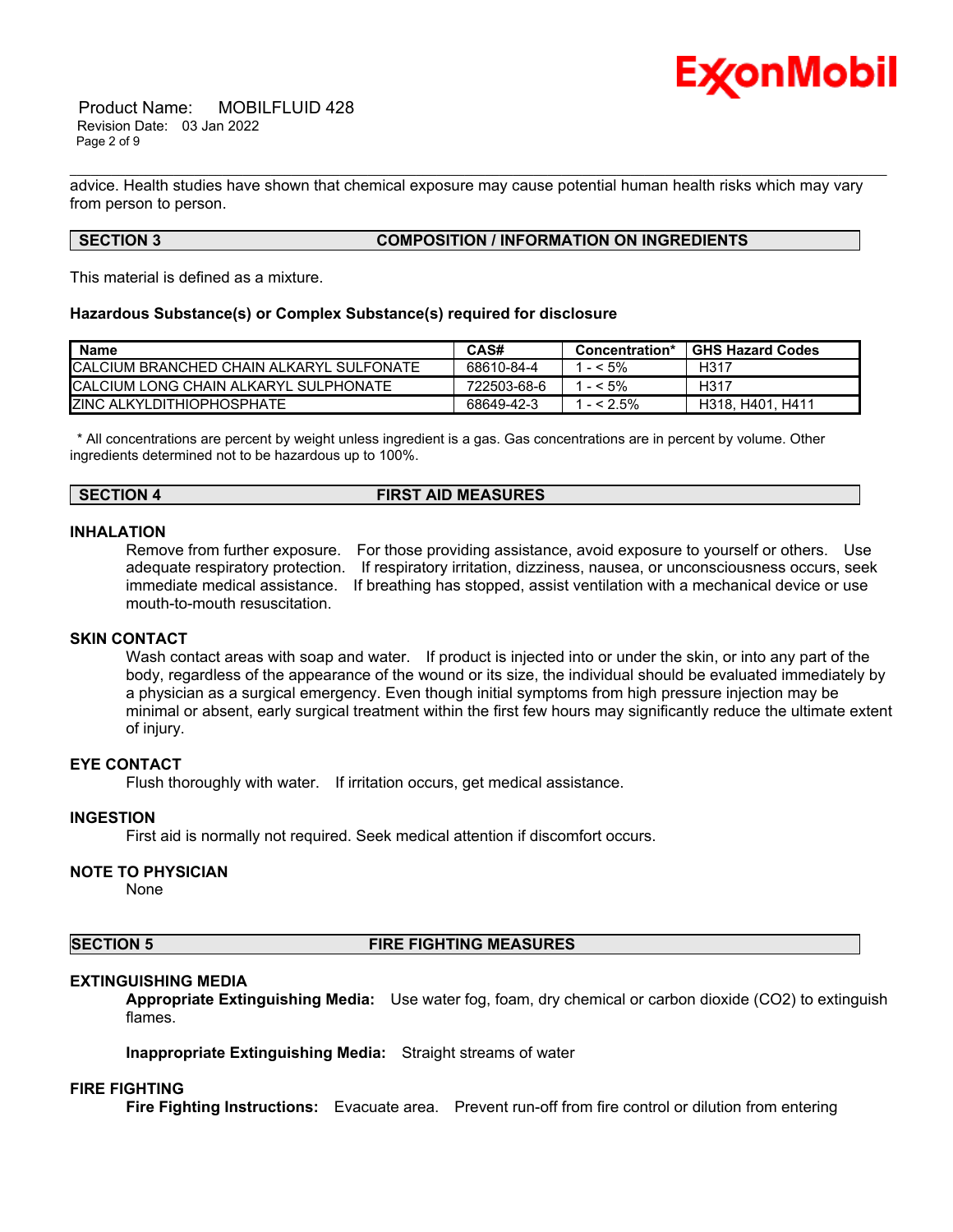

 Product Name: MOBILFLUID 428 Revision Date: 03 Jan 2022 Page 3 of 9

> streams, sewers or drinking water supply. Fire-fighters should use standard protective equipment and in enclosed spaces, self-contained breathing apparatus (SCBA). Use water spray to cool fire exposed surfaces and to protect personnel.

\_\_\_\_\_\_\_\_\_\_\_\_\_\_\_\_\_\_\_\_\_\_\_\_\_\_\_\_\_\_\_\_\_\_\_\_\_\_\_\_\_\_\_\_\_\_\_\_\_\_\_\_\_\_\_\_\_\_\_\_\_\_\_\_\_\_\_\_\_\_\_\_\_\_\_\_\_\_\_\_\_\_\_\_\_\_\_\_\_\_\_\_\_\_\_\_\_\_\_\_\_\_\_\_\_\_\_\_\_\_\_\_\_\_\_\_\_\_

**Unusual Fire Hazards:** Pressurised mists may form a flammable mixture.

**Hazardous Combustion Products:** Aldehydes, Incomplete combustion products, Oxides of carbon, Smoke, Fume, Sulphur oxides

#### **FLAMMABILITY PROPERTIES**

**Flash Point [Method]:** >200°C (392°F) [ASTM D-92] **Flammable Limits (Approximate volume % in air):** LEL: 0.9 UEL: 7.0 **Autoignition Temperature:** N/D

# **SECTION 6 ACCIDENTAL RELEASE MEASURES**

#### **NOTIFICATION PROCEDURES**

In the event of a spill or accidental release, notify relevant authorities in accordance with all applicable regulations.

#### **PROTECTIVE MEASURES**

Avoid contact with spilled material. See Section 5 for fire fighting information. See the Hazard Identification Section for Significant Hazards. See Section 4 for First Aid Advice. See Section 8 for advice on the minimum requirements for personal protective equipment. Additional protective measures may be necessary, depending on the specific circumstances and/or the expert judgment of the emergency responders.

For emergency responders: Respiratory protection: respiratory protection will be necessary only in special cases, e.g., formation of mists. Half-face or full-face respirator with filter(s) for dust/organic vapor or Self Contained Breathing Apparatus (SCBA) can be used depending on the size of spill and potential level of exposure. If the exposure cannot be completely characterized or an oxygen deficient atmosphere is possible or anticipated, SCBA is recommended. Work gloves that are resistant to hydrocarbons are recommended. Gloves made of polyvinyl acetate (PVA) are not water-resistant and are not suitable for emergency use. Chemical goggles are recommended if splashes or contact with eyes is possible. Small spills: normal antistatic work clothes are usually adequate. Large spills: full body suit of chemical resistant, antistatic material is recommended.

# **SPILL MANAGEMENT**

**Land Spill:** Stop leak if you can do so without risk. Recover by pumping or with suitable absorbent.

**Water Spill:** Stop leak if you can do so without risk. Confine the spill immediately with booms. Warn other shipping. Remove from the surface by skimming or with suitable absorbents. Seek the advice of a specialist before using dispersants.

Water spill and land spill recommendations are based on the most likely spill scenario for this material; however, geographic conditions, wind, temperature, (and in the case of a water spill) wave and current direction and speed may greatly influence the appropriate action to be taken. For this reason, local experts should be consulted. Note: Local regulations may prescribe or limit action to be taken.

#### **ENVIRONMENTAL PRECAUTIONS**

Large Spills: Dyke far ahead of liquid spill for later recovery and disposal. Prevent entry into waterways, sewers, basements or confined areas.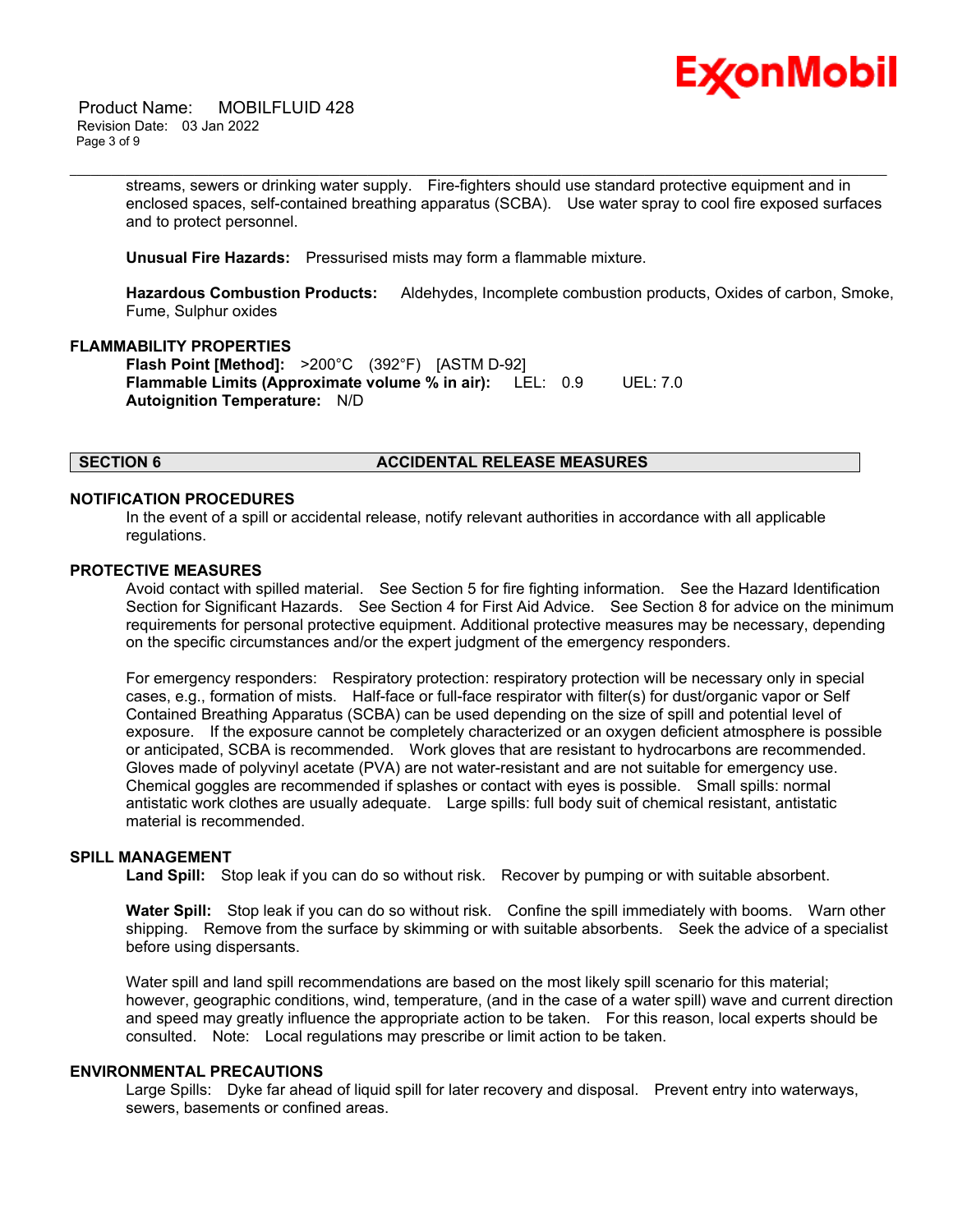

 Product Name: MOBILFLUID 428 Revision Date: 03 Jan 2022 Page 4 of 9

# **SECTION 7 HANDLING AND STORAGE**

\_\_\_\_\_\_\_\_\_\_\_\_\_\_\_\_\_\_\_\_\_\_\_\_\_\_\_\_\_\_\_\_\_\_\_\_\_\_\_\_\_\_\_\_\_\_\_\_\_\_\_\_\_\_\_\_\_\_\_\_\_\_\_\_\_\_\_\_\_\_\_\_\_\_\_\_\_\_\_\_\_\_\_\_\_\_\_\_\_\_\_\_\_\_\_\_\_\_\_\_\_\_\_\_\_\_\_\_\_\_\_\_\_\_\_\_\_\_

### **HANDLING**

Prevent small spills and leakage to avoid slip hazard. Material can accumulate static charges which may cause an electrical spark (ignition source). When the material is handled in bulk, an electrical spark could ignite any flammable vapors from liquids or residues that may be present (e.g., during switch-loading operations). Use proper bonding and/or earthing procedures. However, bonding and earthing may not eliminate the hazard from static accumulation. Consult local applicable standards for guidance. Additional references include American Petroleum Institute 2003 (Protection Against Ignitions Arising out of Static, Lightning and Stray Currents) or National Fire Protection Agency 77 (Recommended Practice on Static Electricity) or CENELEC CLC/TR 50404 (Electrostatics - Code of practice for the avoidance of hazards due to static electricity).

**Static Accumulator:** This material is a static accumulator.

#### **STORAGE**

The type of container used to store the material may affect static accumulation and dissipation. Do not store in open or unlabelled containers. Keep away from incompatible materials.

Material is defined under the National Standard [NOHSC:1015] Storage and Handling of Workplace Dangerous Goods. **SECTION 8 EXPOSURE CONTROLS / PERSONAL PROTECTION**

### **Exposure limits/standards for materials that can be formed when handling this product:**

NOTE: Limits/standards shown for guidance only. Follow applicable regulations.

#### **Biological limits**

No biological limits allocated.

# **ENGINEERING CONTROLS**

The level of protection and types of controls necessary will vary depending upon potential exposure conditions. Control measures to consider:

No special requirements under ordinary conditions of use and with adequate ventilation.

#### **PERSONAL PROTECTION**

Personal protective equipment selections vary based on potential exposure conditions such as applications, handling practices, concentration and ventilation. Information on the selection of protective equipment for use with this material, as provided below, is based upon intended, normal usage.

**Respiratory Protection:** If engineering controls do not maintain airborne contaminant concentrations at a level which is adequate to protect worker health, an approved respirator may be appropriate. Respirator selection, use, and maintenance must be in accordance with regulatory requirements, if applicable. Types of respirators to be considered for this material include:

**Particulate** 

No special requirements under ordinary conditions of use and with adequate ventilation.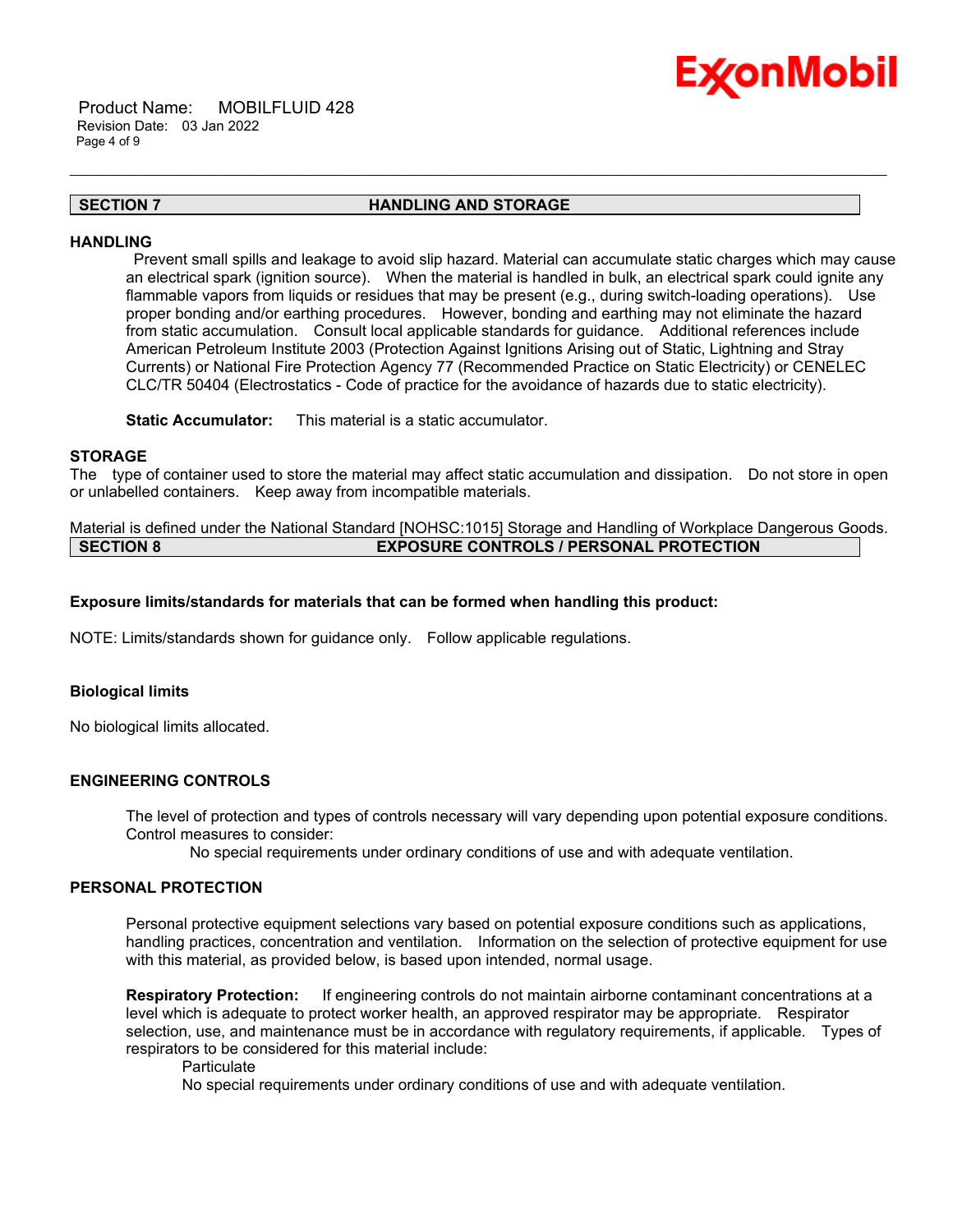

 Product Name: MOBILFLUID 428 Revision Date: 03 Jan 2022 Page 5 of 9

> For high airborne concentrations, use an approved supplied-air respirator, operated in positive pressure mode. Supplied air respirators with an escape bottle may be appropriate when oxygen levels are inadequate, gas/vapour warning properties are poor, or if air purifying filter capacity/rating may be exceeded.

\_\_\_\_\_\_\_\_\_\_\_\_\_\_\_\_\_\_\_\_\_\_\_\_\_\_\_\_\_\_\_\_\_\_\_\_\_\_\_\_\_\_\_\_\_\_\_\_\_\_\_\_\_\_\_\_\_\_\_\_\_\_\_\_\_\_\_\_\_\_\_\_\_\_\_\_\_\_\_\_\_\_\_\_\_\_\_\_\_\_\_\_\_\_\_\_\_\_\_\_\_\_\_\_\_\_\_\_\_\_\_\_\_\_\_\_\_\_

**Hand Protection:** Any specific glove information provided is based on published literature and glove manufacturer data. Glove suitability and breakthrough time will differ depending on the specific use conditions. Contact the glove manufacturer for specific advice on glove selection and breakthrough times for your use conditions. Inspect and replace worn or damaged gloves. The types of gloves to be considered for this material include:

Nitrile,Viton

No protection is ordinarily required under normal conditions of use.

**Eye Protection:** If contact is likely, safety glasses with side shields are recommended.

**Skin and Body Protection:** Any specific clothing information provided is based on published literature or manufacturer data. The types of clothing to be considered for this material include:

No skin protection is ordinarily required under normal conditions of use. In accordance with good industrial hygiene practices, precautions should be taken to avoid skin contact.

**Specific Hygiene Measures:** Always observe good personal hygiene measures, such as washing after handling the material and before eating, drinking, and/or smoking. Routinely wash work clothing and protective equipment to remove contaminants. Discard contaminated clothing and footwear that cannot be cleaned. Practise good housekeeping.

#### **ENVIRONMENTAL CONTROLS**

Comply with applicable environmental regulations limiting discharge to air, water and soil. Protect the environment by applying appropriate control measures to prevent or limit emissions.

# **SECTION 9 PHYSICAL AND CHEMICAL PROPERTIES**

**Note: Physical and chemical properties are provided for safety, health and environmental considerations only and may not fully represent product specifications. Contact the Supplier for additional information.**

### **GENERAL INFORMATION**

**Physical State:** Liquid **Colour:** Pale Yellow **Odour:** Characteristic **Odour Threshold:** N/D

#### **IMPORTANT HEALTH, SAFETY, AND ENVIRONMENTAL INFORMATION**

**Relative Density (at 15 °C):** 0.866 **Flammability (Solid, Gas):** N/A **Flash Point [Method]:** >200°C (392°F) [ASTM D-92] **Flammable Limits (Approximate volume % in air):** LEL: 0.9 UEL: 7.0 **Autoignition Temperature:** N/D **Boiling Point / Range:** > 316°C (601°F) **Decomposition Temperature:** N/D **Vapour Density (Air = 1):** > 2 at 101 kPa **Vapour Pressure:** < 0.013 kPa (0.1 mm Hg) at 20 ºC **Evaporation Rate (n-butyl acetate = 1):** N/D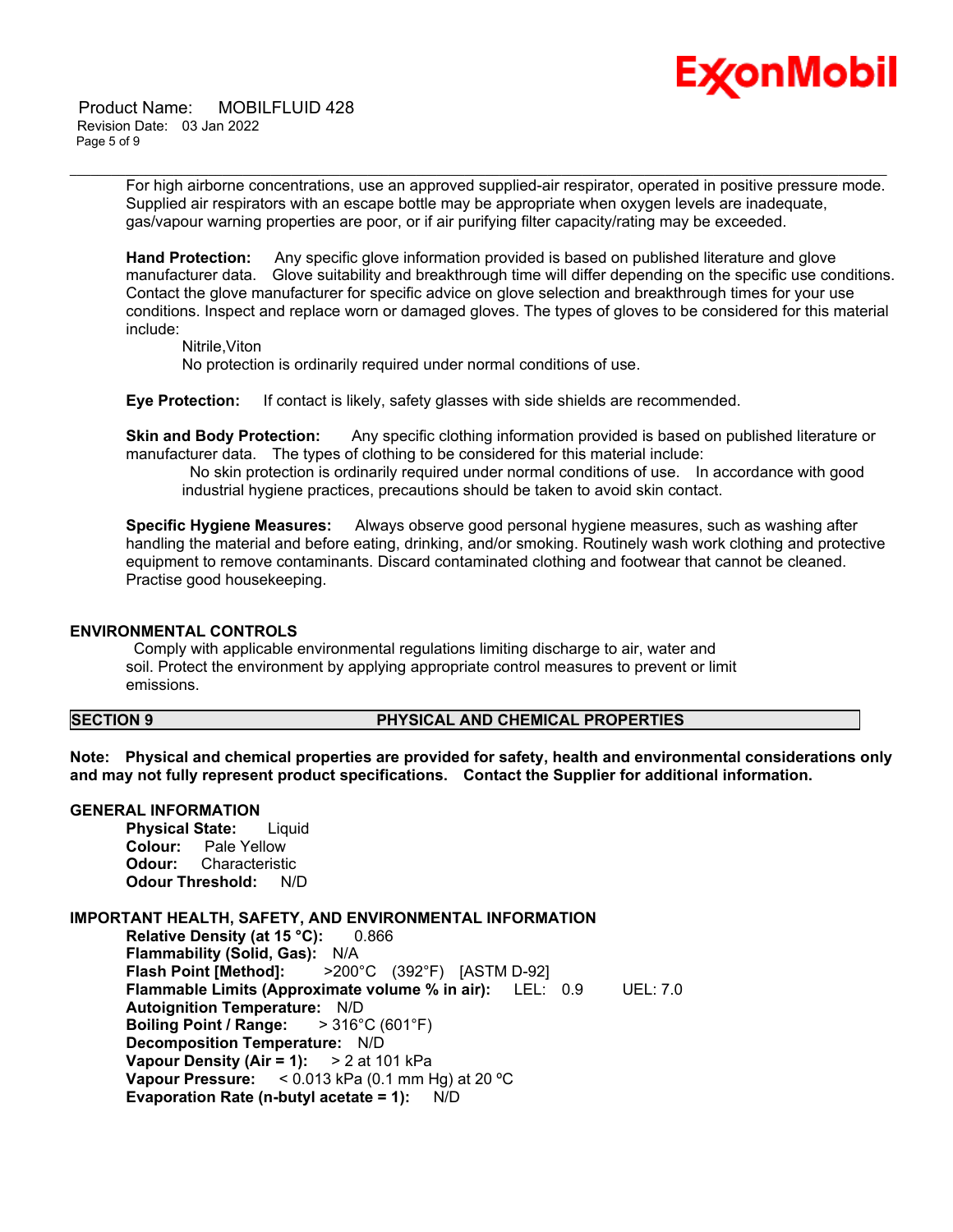

 Product Name: MOBILFLUID 428 Revision Date: 03 Jan 2022 Page 6 of 9

> **pH:** N/A **Log Pow (n-Octanol/Water Partition Coefficient):** > 3.5 **Solubility in Water:** Negligible **Viscosity:** >58 cSt (58 mm2/sec) at 40 °C | >8 cSt (8 mm2/sec) at 100 °C [ASTM D 445] **Oxidizing Properties:** See Hazards Identification Section.

\_\_\_\_\_\_\_\_\_\_\_\_\_\_\_\_\_\_\_\_\_\_\_\_\_\_\_\_\_\_\_\_\_\_\_\_\_\_\_\_\_\_\_\_\_\_\_\_\_\_\_\_\_\_\_\_\_\_\_\_\_\_\_\_\_\_\_\_\_\_\_\_\_\_\_\_\_\_\_\_\_\_\_\_\_\_\_\_\_\_\_\_\_\_\_\_\_\_\_\_\_\_\_\_\_\_\_\_\_\_\_\_\_\_\_\_\_\_

# **OTHER INFORMATION**

**Freezing Point:** N/D **Melting Point:** N/A **Pour Point:** -36°C (-33°F) **DMSO Extract (mineral oil only), IP-346:** < 3 %wt

# **SECTION 10 STABILITY AND REACTIVITY**

**STABILITY:** Material is stable under normal conditions.

**CONDITIONS TO AVOID:** Excessive heat. High energy sources of ignition.

**INCOMPATIBLE MATERIALS:** Strong oxidisers

**HAZARDOUS DECOMPOSITION PRODUCTS:** Material does not decompose at ambient temperatures.

**POSSIBILITY OF HAZARDOUS REACTIONS:** Hazardous polymerization will not occur.

# **SECTION 11 TOXICOLOGICAL INFORMATION**

### **INFORMATION ON TOXICOLOGICAL EFFECTS**

| <b>Hazard Class</b>                                               | <b>Conclusion / Remarks</b>                                                                           |
|-------------------------------------------------------------------|-------------------------------------------------------------------------------------------------------|
| <b>Inhalation</b>                                                 |                                                                                                       |
| Acute Toxicity: No end point data for<br>lmaterial.               | Minimally Toxic. Based on assessment of the components.                                               |
| Irritation: No end point data for material.                       | Negligible hazard at ambient/normal handling temperatures.                                            |
| Ingestion                                                         |                                                                                                       |
| Acute Toxicity: No end point data for<br>lmaterial.               | Minimally Toxic. Based on assessment of the components.                                               |
| Skin                                                              |                                                                                                       |
| Acute Toxicity: No end point data for<br>lmaterial.               | Minimally Toxic. Based on assessment of the components.                                               |
| Skin Corrosion/Irritation: No end point data<br>lfor material.    | Negligible irritation to skin at ambient temperatures. Based on<br>assessment of the components.      |
| <b>Eye</b>                                                        |                                                                                                       |
| Serious Eye Damage/Irritation: No end point<br>data for material. | May cause mild, short-lasting discomfort to eyes. Based on<br>assessment of the components.           |
| <b>Sensitisation</b>                                              |                                                                                                       |
| Respiratory Sensitization: No end point data<br>lfor material.    | Not expected to be a respiratory sensitizer.                                                          |
| Skin Sensitization: No end point data for<br>material.            | Not expected to be a skin sensitizer. Based on assessment of the<br>components.                       |
| <b>Aspiration: Data available.</b>                                | Not expected to be an aspiration hazard.<br>Based on physico-<br>chemical properties of the material. |
| <b>Germ Cell Mutagenicity: No end point data</b>                  | Not expected to be a germ cell mutagen. Based on assessment of                                        |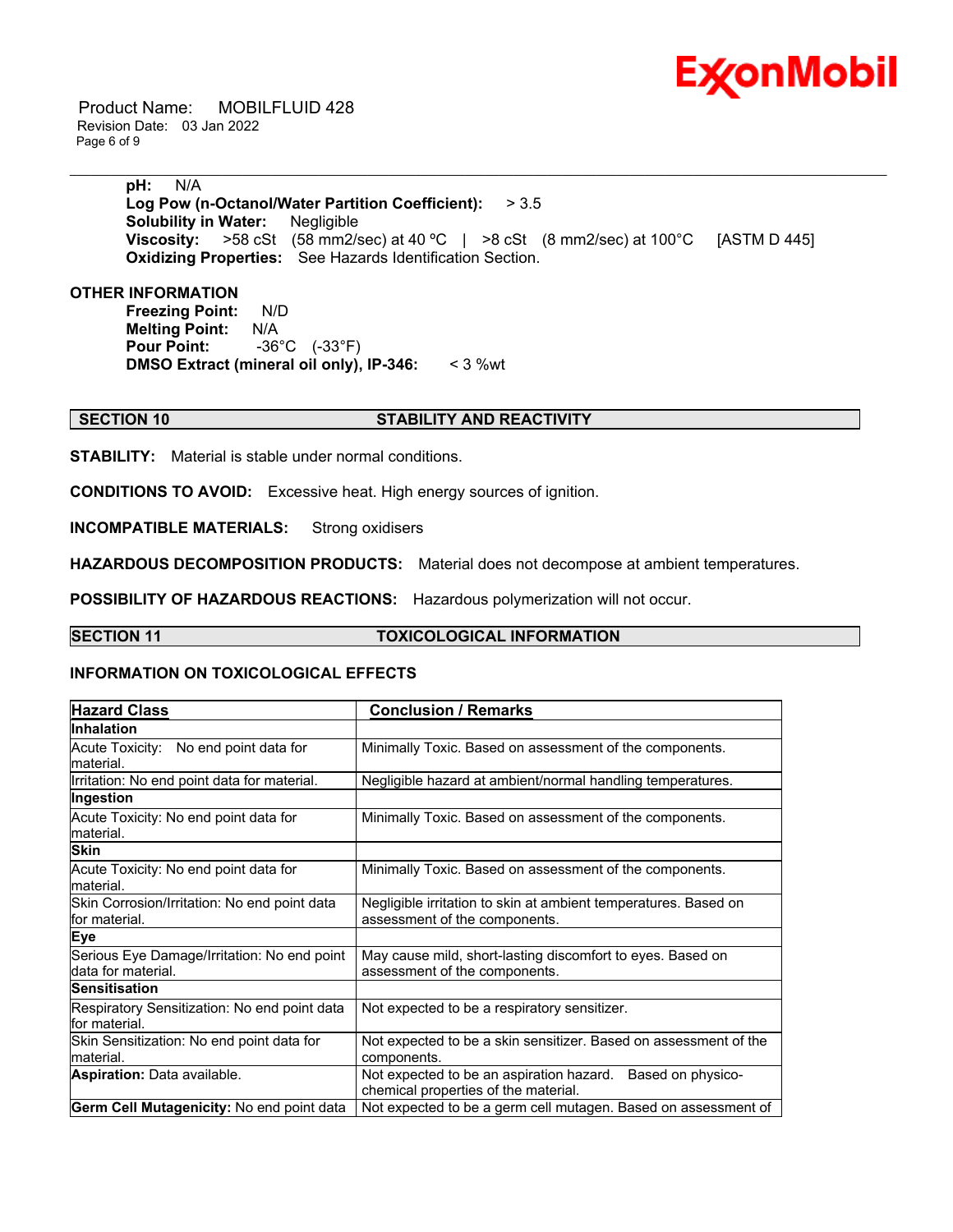

 Product Name: MOBILFLUID 428 Revision Date: 03 Jan 2022 Page 7 of 9

| for material.                              | the components.                                                 |
|--------------------------------------------|-----------------------------------------------------------------|
| Carcinogenicity: No end point data for     | Not expected to cause cancer. Based on assessment of the        |
| material.                                  | components.                                                     |
| Reproductive Toxicity: No end point data   | Not expected to be a reproductive toxicant. Based on assessment |
| for material.                              | of the components.                                              |
| Lactation: No end point data for material. | Not expected to cause harm to breast-fed children.              |
| Specific Target Organ Toxicity (STOT)      |                                                                 |
| Single Exposure: No end point data for     | Not expected to cause organ damage from a single exposure.      |
| material.                                  |                                                                 |
| Repeated Exposure: No end point data for   | Not expected to cause organ damage from prolonged or repeated   |
| material.                                  | exposure. Based on assessment of the components.                |

# **OTHER INFORMATION**

#### **For the product itself:**

Component concentrations in this formulation would not be expected to cause skin sensitization, based on tests of the components, this formulation, or similar formulations.

### **Contains:**

Base oil severely refined: Not carcinogenic in animal studies. Representative material passes IP-346, Modified Ames test, and/or other screening tests. Dermal and inhalation studies showed minimal effects; lung non-specific infiltration of immune cells, oil deposition and minimal granuloma formation. Not sensitising in test animals.

# **IARC Classification:**

**The following ingredients are cited on the lists below:** None.

|              |               | --REGULATORY LISTS SEARCHED-- |  |
|--------------|---------------|-------------------------------|--|
| 1 = $IARC 1$ | $2 = IARC 2A$ | $3 = IARC 2B$                 |  |

# **SECTION 12 ECOLOGICAL INFORMATION**

The information given is based on data for the material, components of the material, or for similar materials, through the application of bridging principals.

# **ECOTOXICITY**

Material -- Not expected to be harmful to aquatic organisms.

# **MOBILITY**

 Base oil component -- Low solubility and floats and is expected to migrate from water to the land. Expected to partition to sediment and wastewater solids.

# **PERSISTENCE AND DEGRADABILITY**

### **Biodegradation:**

Base oil component -- Expected to be inherently biodegradable

# **BIOACCUMULATION POTENTIAL**

 Base oil component -- Has the potential to bioaccumulate, however metabolism or physical properties may reduce the bioconcentration or limit bioavailability.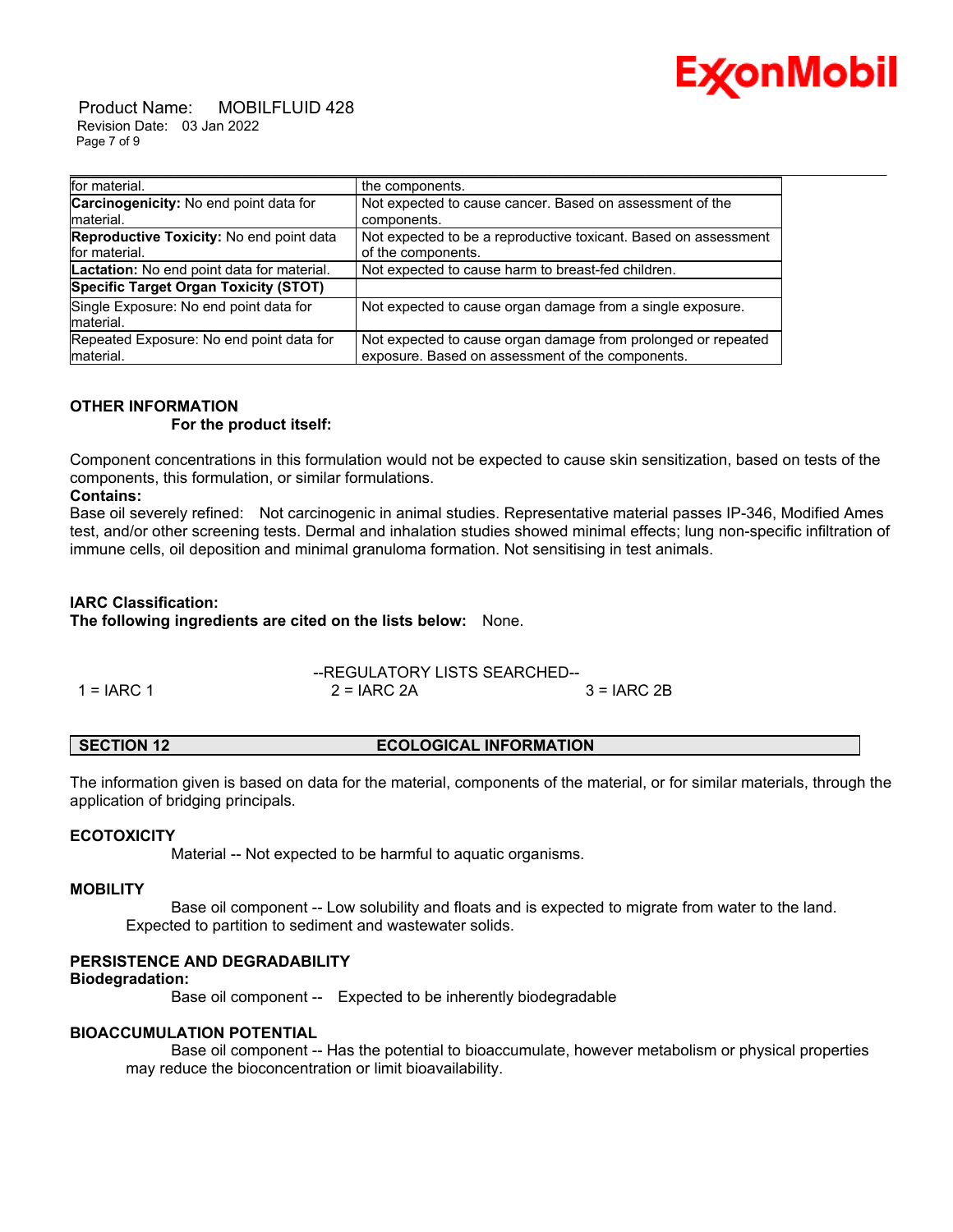

 Product Name: MOBILFLUID 428 Revision Date: 03 Jan 2022 Page 8 of 9

## **SECTION 13 DISPOSAL CONSIDERATIONS**

\_\_\_\_\_\_\_\_\_\_\_\_\_\_\_\_\_\_\_\_\_\_\_\_\_\_\_\_\_\_\_\_\_\_\_\_\_\_\_\_\_\_\_\_\_\_\_\_\_\_\_\_\_\_\_\_\_\_\_\_\_\_\_\_\_\_\_\_\_\_\_\_\_\_\_\_\_\_\_\_\_\_\_\_\_\_\_\_\_\_\_\_\_\_\_\_\_\_\_\_\_\_\_\_\_\_\_\_\_\_\_\_\_\_\_\_\_\_

Disposal recommendations based on material as supplied. Disposal must be in accordance with current applicable laws and regulations, and material characteristics at time of disposal.

### **DISPOSAL RECOMMENDATIONS**

Product is suitable for burning in an enclosed controlled burner for fuel value or disposal by supervised incineration at very high temperatures to prevent formation of undesirable combustion products. Protect the environment. Dispose of used oil at designated sites. Minimize skin contact. Do not mix used oils with solvents, brake fluids or coolants.

**Empty Container Warning** Empty Container Warning (where applicable): Empty containers may contain residue and can be dangerous. Do not attempt to refill or clean containers without proper instructions. Empty drums should be completely drained and safely stored until appropriately reconditioned or disposed. Empty containers should be taken for recycling, recovery, or disposal through suitably qualified or licensed contractor and in accordance with governmental regulations. DO NOT PRESSURISE, CUT, WELD, BRAZE, SOLDER, DRILL, GRIND, OR EXPOSE SUCH CONTAINERS TO HEAT, FLAME, SPARKS, STATIC ELECTRICITY, OR OTHER SOURCES OF IGNITION. THEY MAY EXPLODE AND CAUSE INJURY OR DEATH.

| SECTION 14 | <b>TRANSPORT INFORMATION</b>                         |
|------------|------------------------------------------------------|
|            | <b>LAND (ADG)</b> : Not Regulated for Land Transport |

**SEA (IMDG):** Not Regulated for Sea Transport according to IMDG-Code

**Marine Pollutant:** No

**AIR (IATA):** Not Regulated for Air Transport

**SECTION 15 REGULATORY INFORMATION**

This material is not considered hazardous according to Australia Model Work Health and Safety Regulations.

Product is not regulated according to Australian Dangerous Goods Code.

No Poison Schedule number allocated by the Standard for the Uniform Scheduling of Medicines and Poisons (SUSMP) established under the Therapeutic Goods Act.

AS1940 COMBUSTIBLE CLASS: C2

# **REGULATORY STATUS AND APPLICABLE LAWS AND REGULATIONS**

**Listed or exempt from listing/notification on the following chemical inventories :** AIIC, DSL, ENCS, ISHL, KECI, PICCS, TCSI, TSCA

#### **SECTION 16 OTHER INFORMATION**